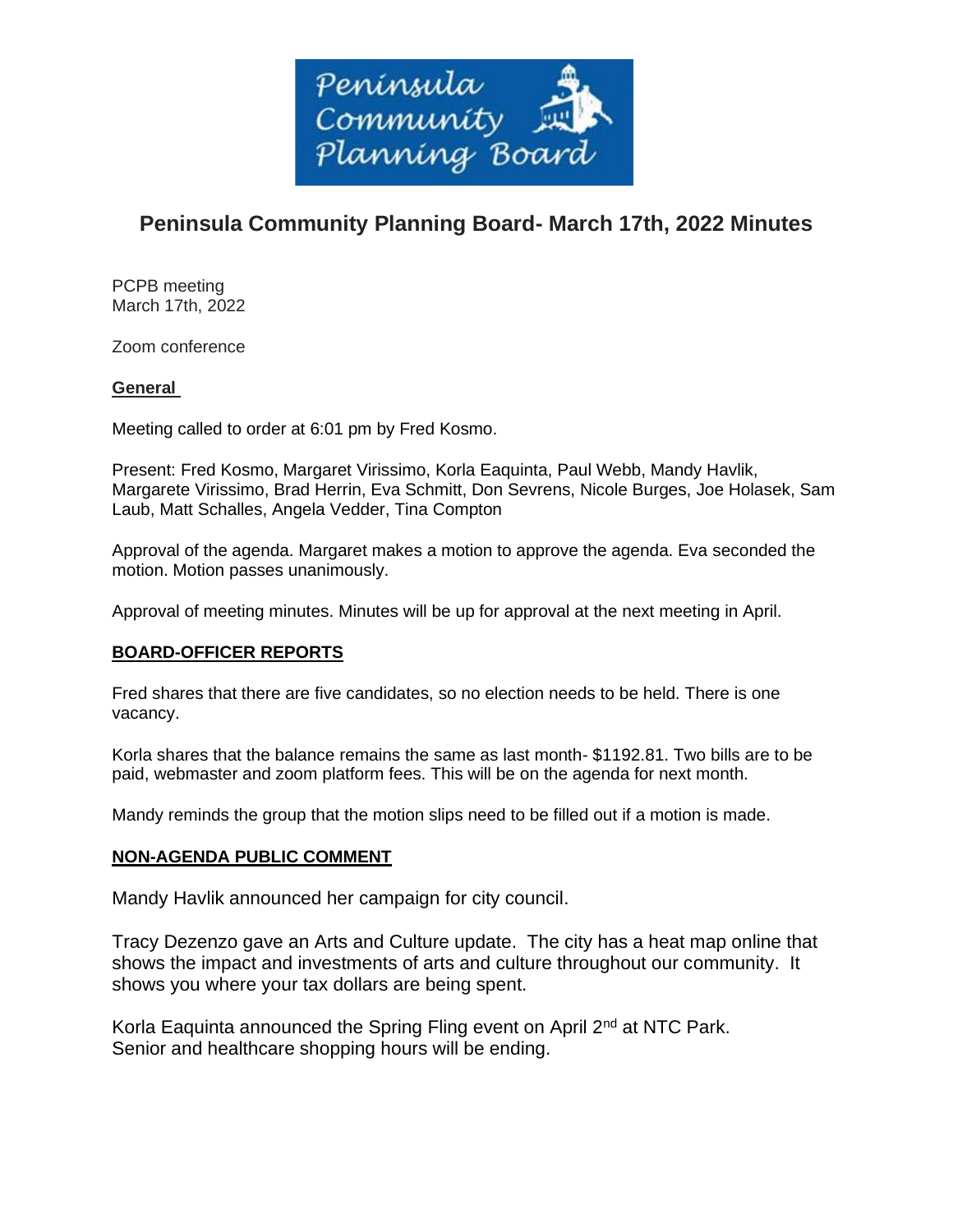# **GOVERNMENT AND COMMUNITY REPORTS**

Assemblymember Chris Ward Update provided by Ansermio Estrada and Miki Holmes.

State Assembly Legislative package with 17 bills.

Assembly Bill 2316 Establish statewide community solar and storage program. This will help consumers wanting to use cleaner energy but cannot access or afford solar panels at their residence.

Assembly Bill 2120 Ensure federal funding be allocated equitably among the state of California. This will fix the faulty formula to allow for our region to properly invest into our infrastructure.

Assembly Bill 1771 California Anti-housing Speculation Act which would impose at tax of 25% on their total net capital gains from the time of purchase to the exchange or sale of the property. You can find more information at CAHousingSpeculation.org.

Council Member Jennifer Campbell update emailed by Makana Rowan.

Our new Community Rep starts next week and he will have Pt. Loma so this will be rectified moving forward. Here are some updates:

#### • **Vendors Ordinance Approved**

[\(link to press release\)](https://www.facebook.com/photo?fbid=366271095318534&set=a.273124577966520)

## • **Small Business and Nonprofit Relief Grants**

City announced \$6M in new funding for small business and nonprofit relief [Mayor Gloria Announces Award of COVID-19 Relief Grants to Local Small Businesses and](https://www.sandiego.gov/mayor/mayor-gloria-announces-award-covid-19-relief-grants-local-small-businesses-and)  [Nonprofits | City of San Diego Official Website](https://www.sandiego.gov/mayor/mayor-gloria-announces-award-covid-19-relief-grants-local-small-businesses-and)

## • **CMC conducted Annual Point in time count with Mayor Gloria in D2 (OB)**

## • **New Virtual DSD inspections:**

[2022-02-28\\_new\\_virtual\\_appointment\\_for\\_inspection\\_services.pdf \(sandiego.gov\)](https://www.sandiego.gov/sites/default/files/2022-02-28_new_virtual_appointment_for_inspection_services.pdf)

#### • **Build SD Better Virtual Workshop**

[Build Better SD Workshop Registration Form | City of San Diego Official Website](https://www.sandiego.gov/buildbettersd/build-better-sd-workshop-registration-form) [Build Better SD | City of San Diego Official Website](https://www.sandiego.gov/buildbettersd)

## • **Budget CIP Survey**

English Survey: <https://www.sandiego.gov/PrioritizingCIPSurvey> Spanish Survey: <https://www.sandiego.gov/PrioritizingCIPSurveyESP>

#### • **Small Business and Nonprofit Relief Grants**

City announced \$6M in new funding for small business and nonprofit relief [Mayor Gloria Announces Award of COVID-19 Relief Grants to Local Small Businesses and](https://www.sandiego.gov/mayor/mayor-gloria-announces-award-covid-19-relief-grants-local-small-businesses-and)  [Nonprofits | City of San Diego Official Website](https://www.sandiego.gov/mayor/mayor-gloria-announces-award-covid-19-relief-grants-local-small-businesses-and)

• **CMC conducted Annual Point in time count with Mayor Gloria in D2 (OB)**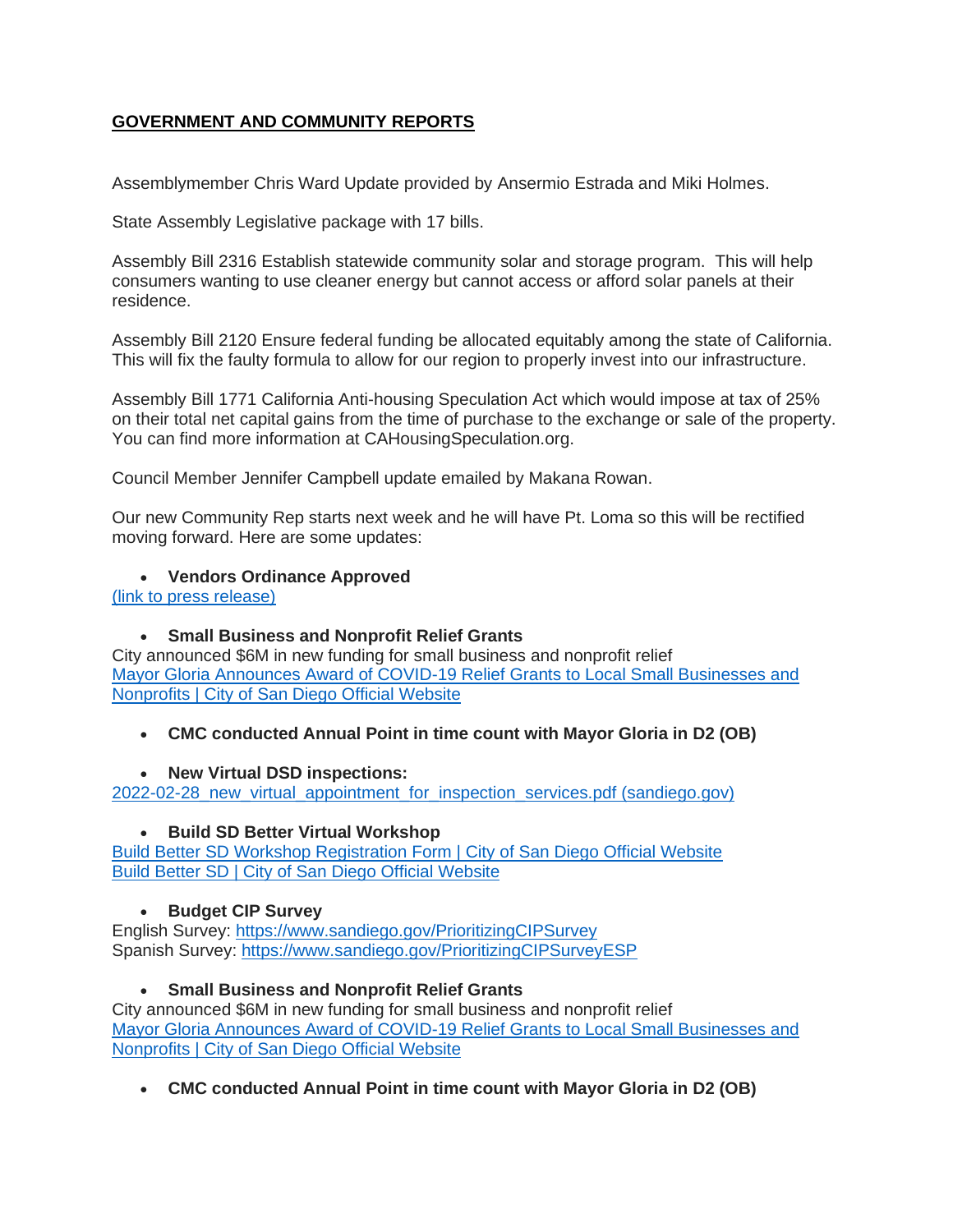#### • **New Virtual DSD inspections:**

[2022-02-28\\_new\\_virtual\\_appointment\\_for\\_inspection\\_services.pdf \(sandiego.gov\)](https://www.sandiego.gov/sites/default/files/2022-02-28_new_virtual_appointment_for_inspection_services.pdf)

### • **Build SD Better Virtual Workshop**

[Build Better SD Workshop Registration Form | City of San Diego Official Website](https://www.sandiego.gov/buildbettersd/build-better-sd-workshop-registration-form) [Build Better SD | City of San Diego Official Website](https://www.sandiego.gov/buildbettersd)

### • **Budget CIP Survey**

English Survey: <https://www.sandiego.gov/PrioritizingCIPSurvey> Spanish Survey: <https://www.sandiego.gov/PrioritizingCIPSurveyESP>

In addition, on March 9th, the CA State Coastal Commission approved Councilmember Campbells's Short-term vacation rental regulations

#### **APPLICANT-INITIATED ACTION ITEMS**

**1. 3525 Wilcox.** Project number 692645. PENINSULA (Process 5) Wilcox Street Right of Way Vacation and Coastal Development Permit south of 3525 Wilcox Street. The site is located in the RS-1-7 Zone, and Coastal (Non-appealable-2) Overlay zone within the Peninsula Community Plan and Council District. Applicant: Antoinette DeSantis; Presenter: Jose Gomez (Joe Holasek) (Approved 5-0)

Jose requests that the board approve of the street project without incorporating the City's request of installing a standard driveway.

Margaret makes a motion to approve the motion. Don seconds the motion with the addition of a friendly amendment that the request includes that the project is relieved of including a sidewalk. Margaret makes a motion to approve with the addition of Don's amendment.

Motion passed unanimously, 13 to 0.

**2. 2916-2996 Worden Street.** Project Number 694149. PENINSULA (PROCESS 4) Tentative map request to convert existing 3-building/21-unit apartment development to condominium units; Building A-1 (8 units), Building A-2 (8 units) and Building B (5 units). The 1.26-acre site is located at 2916-2996 Worden Street in the RM-3-7 Zone within the Peninsula Community Plan area. Council District 2. Applicant: Abagail Rex (Joe Holasek) (Approved 4-1)

Mandy asks the price range and commends the group for including drought tolerant landscaping.

The price will be driven by market demand and will be estimated to be from around \$600,000- \$800,000.

The current tenants will be offered priority if they seek to purchase a unit. If not, they will be directed to options to rent other units owned by the same group. Loma 21 will offer relocation assistance.

There would be a common HOA to oversee the entire development.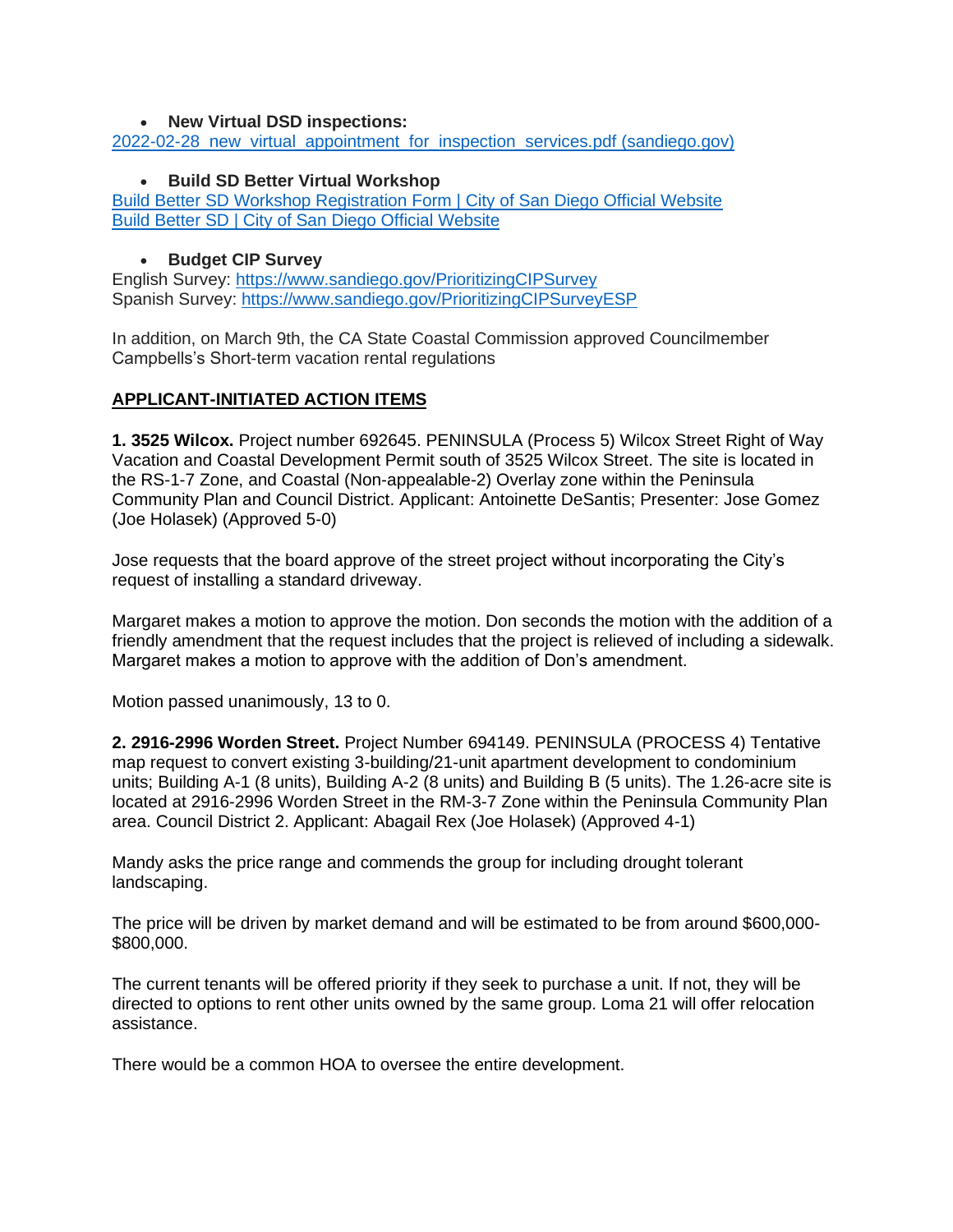Eva asks about the current demographic in the units. The response is that those who would qualify to rent a unit will most likely qualify to purchase the units.

The HOA fees have not been finalized yet.

Matt asks if any of the units will be listed as affordable housing. Currently there are no affordable units in the plan.

Brad expresses concern that this project will end up taking apartment stock away from those in need and will end up benefiting those who can afford the down payment and make the highest offer, rather than the advertised first time home buyer/single family.

Don asks if there will be some units remaining as rentals. There will be some units that are improved but remain rental apartment units.

Mandy asks if vacation rentals will be allowed. The HOA rules will not allow for vacation rentals within the units.

Mandy asks if there will be a financial option to move from renter to homeowner and suggests that this be included as a program in the project.

Joe makes a motion to approve the diversion of the units with the overlay of the condo map on the project located at 2916 to 2996 Warden street.

Margaret shares Brad concerns in his previous comments and states the importance of maintaining rental stock in the community.

Fred conducts an official roll call for the motion. Those who oppose: Margaret, Brad, Eva, Tina, Matt Those who vote to approve: Korla, Mandy, Don, Angela, Nicole, Joe, Sam, Paul.

Motion passes 8 to 5.

#### **INFORMATION ITEMS**

#### **1. Discuss upcoming CPC items and provide guidance to our CPC representative, including guidance on the proposed revisions to 600-24. (Korla Eaquinta)**

Korla says the Build Better San Diego will be coming before the planning commission on March 24th.

**2. Informational update on Ocean Beach palms and flight pattern.** Board voted to oppose removal of Palm trees and to request further information regarding this request by the city forester. Now, no agency is taking responsibility for calling them aviation obstruction. (Mandy Havlik)

Mandy received a response from Scott Peters' office regarding the palm trees. The FAA is not the agency that requested the removal of these palm trees.

**3. Midway Update.** Update on the Sports Arena, homeless, and crime. (Margaret Virissimo)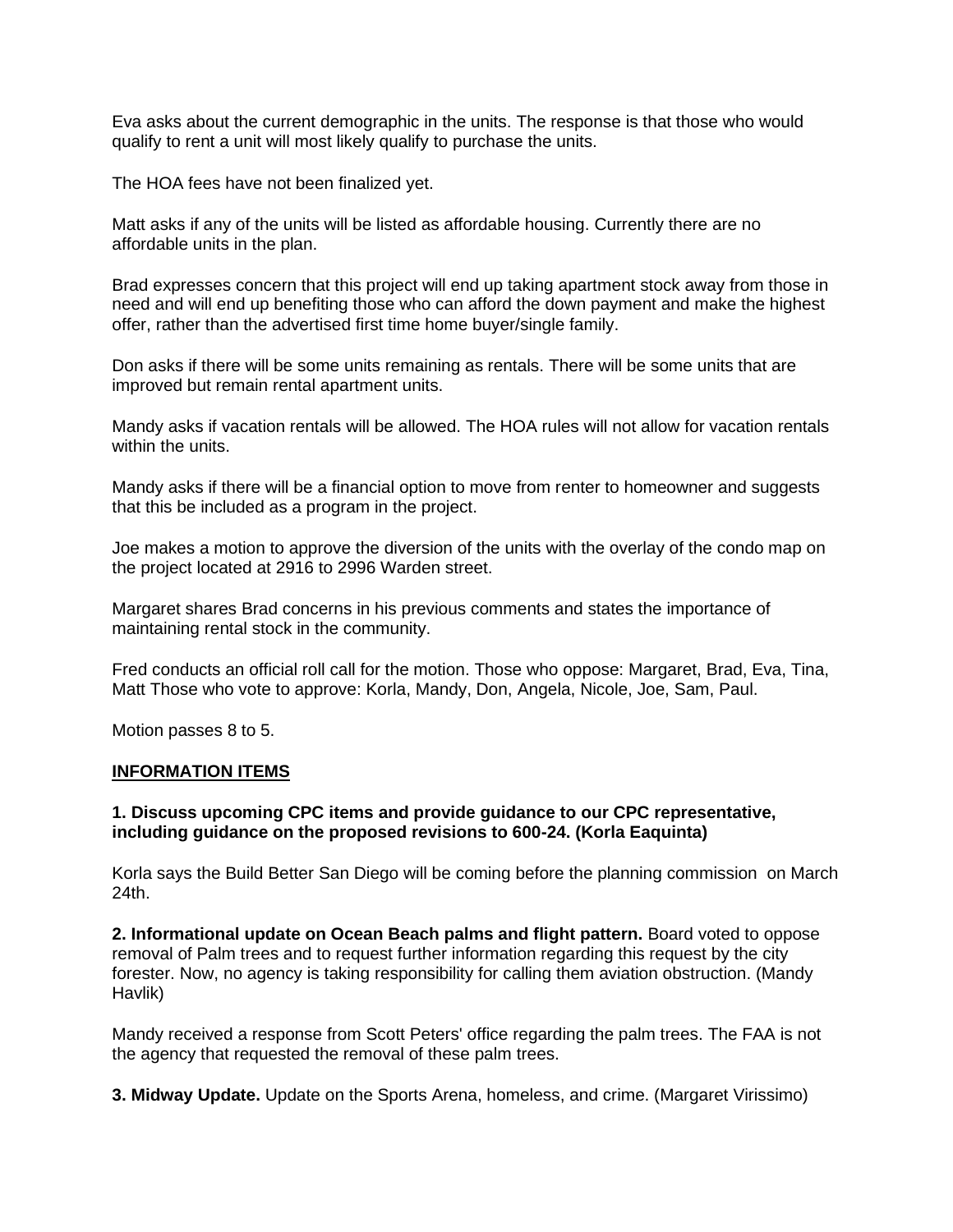Margaret shares that there has been new approval to put action and attention into the "homeless encampment".

Councilmember Jen Campbell appeared and spoke upon Measure E, stating that she will be part of the approval process, and that if Measure E goes to a state level, she will be a visible advocate. She stated the EIR report has been completed, contrary to what the board has heard.

#### **BOARD-INITIATED ACTION ITEMS**

**1. Approval of Election Cancellation and Appointment of New PCPB Board Members.** In response to COVID, the City issued guidelines that planning board elections did not need to be held if the number of candidates was equal to or less than the number of available seats. In that case, new Board members can be appointed by a vote of the Board. For the PCPB election, we had 5 candidates apply for 5 spots. The candidates are Korla Eaquinta, Margaret Virissimo, Tina Compton, Leah Schaperow, and J. Javier Saunders. In light of on-going concerns for public health and safety, this item is to approve the cancellation of the PCPB election and approve the appointment of qualified candidates to the PCPB Board. They would serve a 3-year term starting in April 2022. (Angela Vedder)

Angela shares that there were five vacant sports and five applicants, so according to the bylaws no election is necessary.

Angela speaks on behalf of Javier Sanders, who is applying to a vacant position.

Angela makes a motion to cancel the election, and to appoint Korla, Tina, Margaret, and Javier to fill the four out of the five seats through terms of three years starting April of 2022. Sam seconds the motion.

Brad supports Javier's edition to the board.

Fred conducts an official roll call for the motion. Those in favor: Margaret, Brad, Korla, Mandy, Eva, Don, Angela, Tina, Nicole, Matt, Joe, Sam, Paul.

Motion passes unanimously, 13 to 0.

**2. Filling any PCPB Board Vacancy Pursuant to the PCPB Bylaws.** If any of the above candidates is not qualified to serve on the PCPB Board or is not appoint for any other reason, we will have a vacancy on the Board. This item is to approve plans to fill any vacancy on the Board consistent with the PCPB Bylaws, Article IV. (Angela Vedder)

There is currently one vacancy because one of the applicants was not qualified to fill the spot, due to an issue with attendance requirements.

Mandy suggests that if she shows up to a meeting, she will qualify to become a candidate.